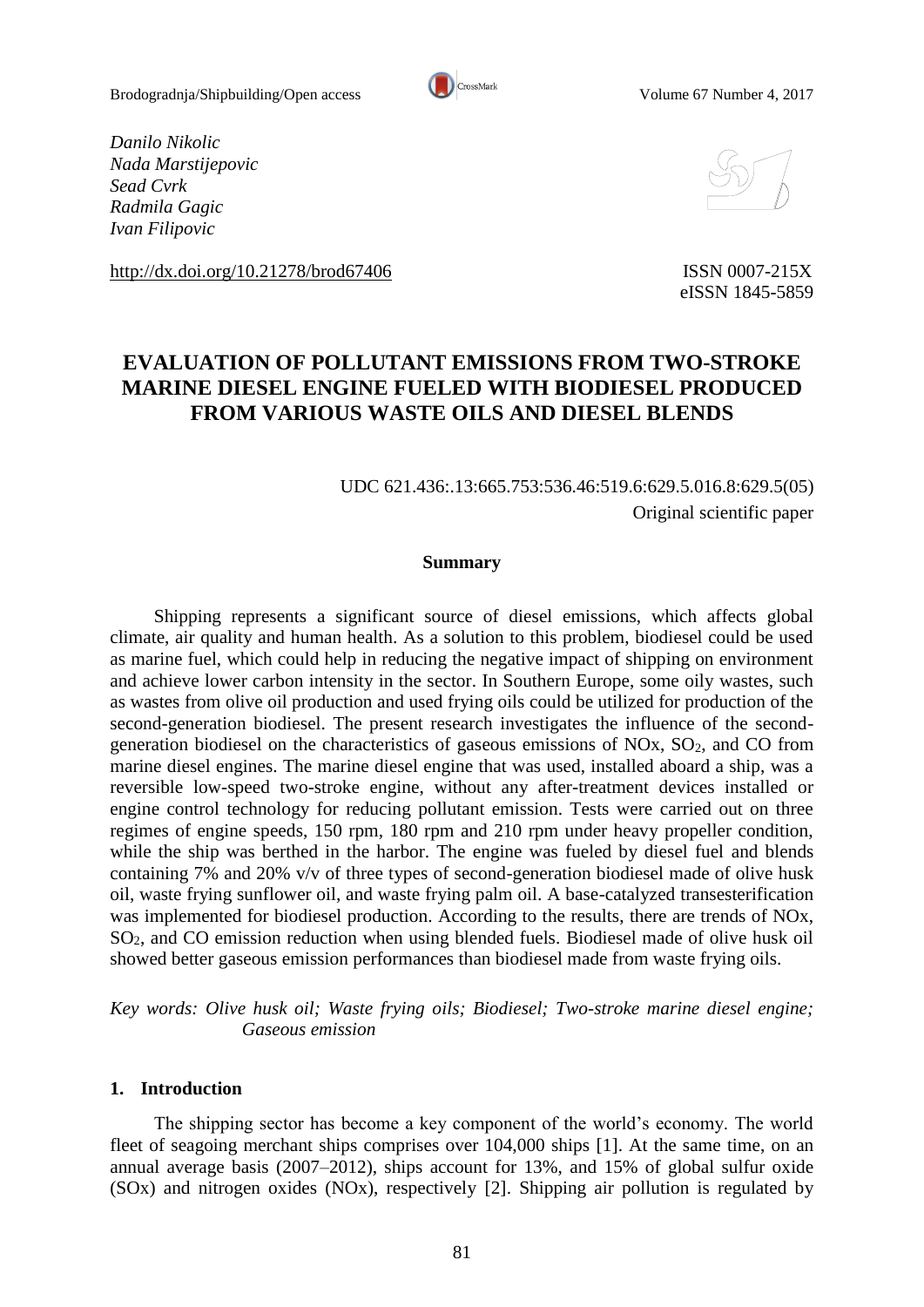IMO, through its International Convention for the Prevention of Pollution from Ships, MARPOL, and Annex VI. Annex VI to the Convention sets limits on NOx and SOx emissions from ship exhausts, prohibiting deliberate emissions of ozone-depleting substances and regulating shipboard incineration and emissions of volatile organic compounds (VOC) from tankers [3].

As a renewable energy source, biofuels have a favorable impact on the environment and can partly replace fossil fuels. The main drawbacks of biofuels include limited raw materials and high production costs. Yet, biodiesel could be an option in reducing the emission of pollutants and greenhouse gasses in the shipping sector. Nowadays, however, the practical experience with the use of biodiesel in the shipping industry is very scarce. The implementation of biodiesel as marine fuel was tested in a few research programs, where some advantages of biodiesel over fossil fuels were noted [4], including the fact that blending can be made of up to 100% of biodiesel, that there is reduction of particulate emissions, no adverse effects detected in marine engines and no bacterial formations detected in biofuel tanks during six-month storage time [4]. However, the programs also noted potential problems reflected in the fact that biodiesel acts as a solvent and tends to soften and degrade certain rubber and elastomer compounds that are often used in older engines and that it can easily remove deposits remaining after the use of diesel fuel in the system, causing the filters to clog. Still, the IMO study concludes that low blends of biodiesel of up to 20% (B20) could be used without any fuel system modifications [5]. The aforementioned studies were conducted on four-stroke medium-speed marine diesel engines.

In this present study, the influence of biodiesel (FAME) and diesel fuel blends on the characteristics of exhaust emissions from marine diesel engine is investigated. For the study, a reversible two-stroke, low-speed, cross-flow scavenging, four-cylinder marine diesel engine was used. The engine was fueled with pure diesel fuel and blends containing 7% and 20% of the three types of biodiesel. The biodiesel was produced in laboratory conditions, using olive husk oil, waste frying sunflower oil and waste frying palm oil. Base-catalyzed transesterification was implemented for biodiesel production.

## **2. Experimental Procedure**

For the present study, a marine diesel engine was employed. It was a reversible twostroke, four-cylinder, marine diesel engine with cross-flow scavenging – model ALPHA 494 R produced by LITOSTROJ Ljubljana (Slovenia) under Burmeister license, Table 1. The engine can be regarded a low-speed one as the maximum engine speed is 320 rpm, while it produces the maximum power of 390 kW. Given that it is an old-type marine diesel engine, there were no after-treatment devices installed, nor was there engine control technology to reduce pollutant emissions. As a matter of fact, such a situation is preferable for investigation of direct influence of biodiesel on exhaust emission from marine diesel engines. Engine was running for 8,600 hours after the last overhaul and were no any adjustments of the engine for this experiment.

The direct propulsion system of the ship comprises of the engine, propeller shaft connected to the output coupling, and a fixed-pitch propeller. Tests were conducted when the ship was berthed in harbor and during the same day – in order to have the identical atmospheric conditions. Running the engine when the ship is berthed is called a heavy propeller condition. Tests were carried out on three regimes of engine speeds, 150 rpm, 180 rpm and 210 rpm.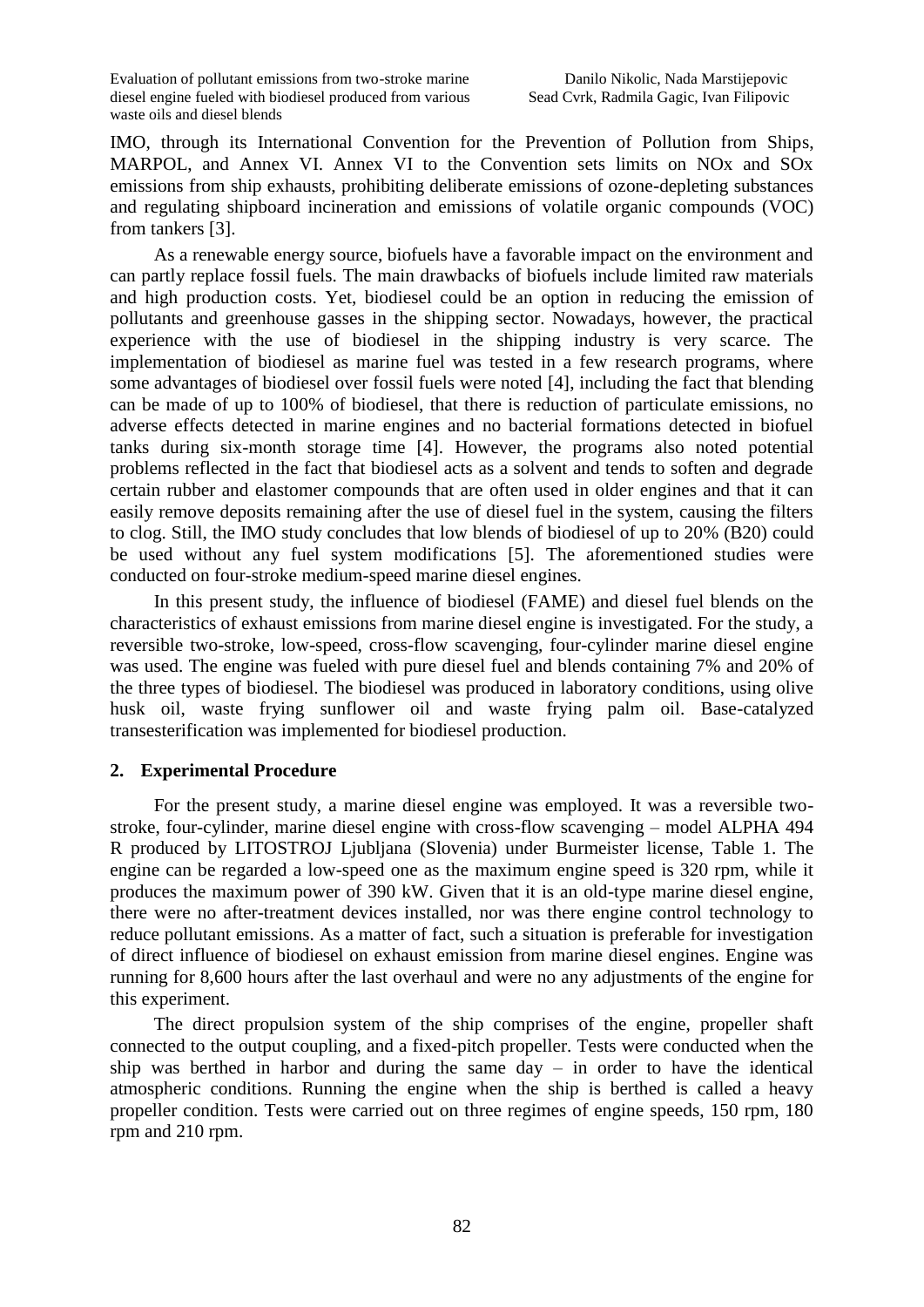**Table 1** Marine diesel engine specifications

|                   |             | Engine producer Engine model Working principle | Max power                              | Cvl. No. | Stroke/Bore    |
|-------------------|-------------|------------------------------------------------|----------------------------------------|----------|----------------|
| <b>Burmeister</b> | Alpha 494-R | 2-stroke                                       | $390 \text{ kW} \ @ \ 320 \text{ rpm}$ |          | $490$ mm/290mm |

During the engine operation, power is constantly changing depending on the connected consumer. In the conditions of operation of the vessel, engine power that is transmitted to the fixed pitch-propeller depends on the number of revolutions, pitch and propeller diameter. The resistance provided by a fixed-pitch propeller is proportional to the square of the propeller speed:

$$
M = k \cdot n^2 \tag{1}
$$

Effective power that is delivered to the propeller could be expressed via the torque which is transmitted from the engine crankshaft, via coupling, to the propeller shaft and propeller, where it reverses the angular velocity ω. The recorded average torque and shaft speed data can be used for engine effective power estimation in accordance to the formula below [6]:

$$
P_e = M \cdot \omega = M \frac{\pi \cdot n}{30} [kW]
$$
 (2)

where:

M - represents measured torque [kNm],

n - represents engine-propeller rotational speed [rpm].

As for the set of engine speeds and different testing fuels, measurements of propeller shaft torque and power were conducted by means of strain gauges. This method establishes a functional connection between the elastic angular deformation of the propeller shaft and engine torque / power. Measurements of the propeller shaft torque and power were conducted by installing two pairs of strain gauges (type XY21-6/350), connected in Wheatstone bridge, onto the propeller shaft. The strain gauges were mounted at an angle of 180˚ relative to one another. Power was delivered to strain gauge from a 9 V voltage source. Measuring signal from the Wheatstone bridge was delivered to the radio transmitter, allowing transfer of data to the receiver. A power source, transmitter and antenna were mounted on a ringed disc made of plastic, placed on the propeller shaft, with a view to eliminate noise. Next to the shaft, a signal receiver and a speed sensor were placed. The signal receiver and the speed sensor were connected to an electronic measuring device – Spider 8. Spider 8 was connected to a personal computer. The software for data processing was "Catman 3.0". The equipment listed was produced by Hottinger Baldwin Messtehnik (HBM).

The hourly fuel consumption was measured for each engine speed and fuel type. The volumetric method of fuel consumption measurement was employed for fuel mass flow estimation according to the following formula [6]:

$$
B = \frac{V_p \cdot \rho_p}{t} \left[ kg / h \right] \tag{3}
$$

where:  $B$  - represents fuel mass flow  $[kg/h]$ ,

- $V_p$  represents fuel volume consumed during the measurement time [m<sup>3</sup>],
- $\rho_p$  represents fuel gravity [kg/m<sup>3</sup>],
- t represents the time period of measurement [h].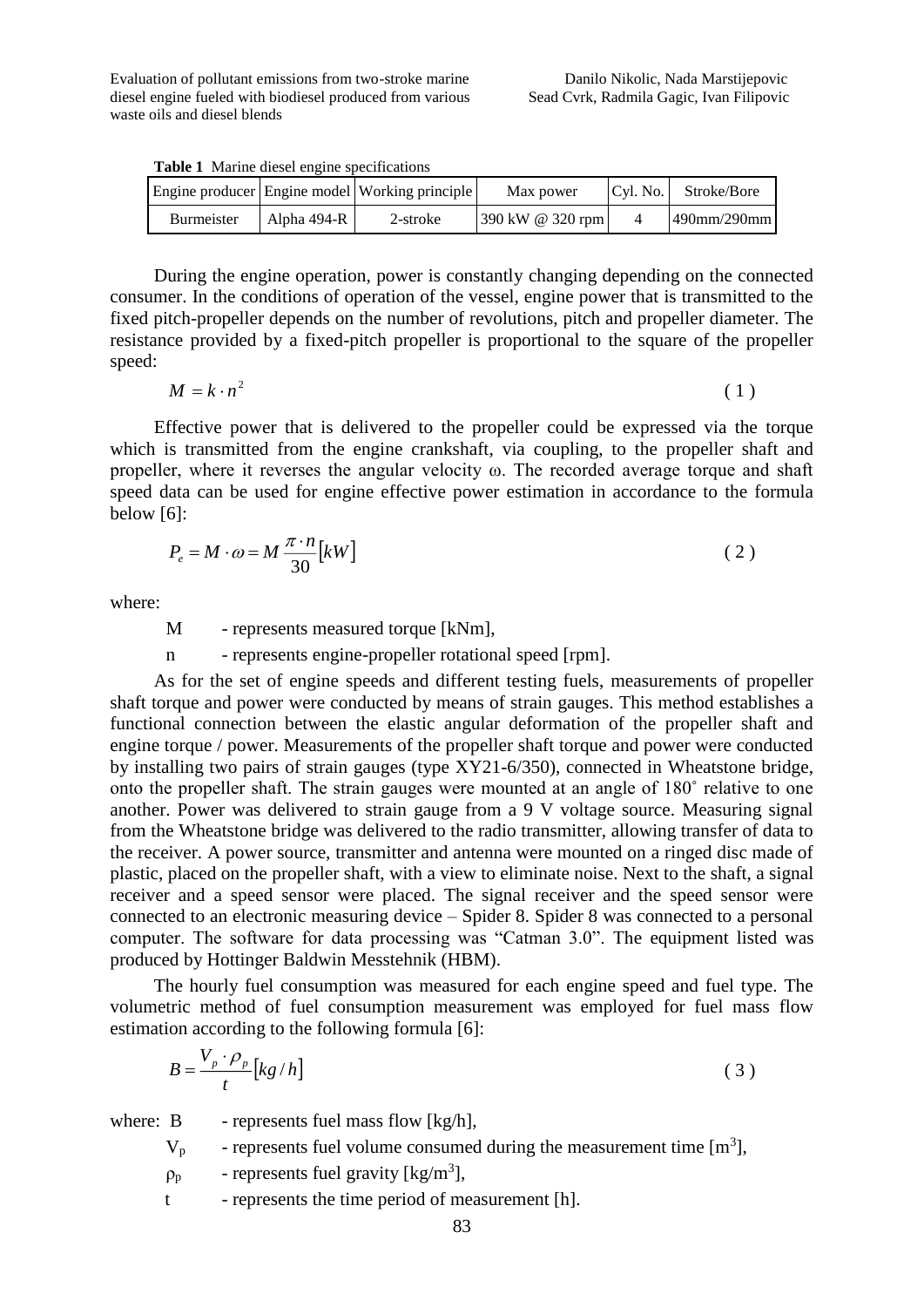In the experiment, an exhaust emission analyzer by Testo (model 350-MARITIME) was used to measure SO<sub>2</sub>, CO, and NO<sub>x</sub> concentrations in the engine exhaust. The instrument itself was located on the gallery in the engine room, about two meters above the engine. The probe was posed into an opening of the exhaust gases collector (which was designed for such experiments) above the engine. A lower part of the exhaust gasses collector from the engine exhaust to the point of probe insertion was not cooled. The schematic of the exhaust emission tests is given in Figure 1. The exhaust emission measurements were conducted for each engine's speed regime, once the engine parameters were stabilized, for the same exhaust gases flow. Each running step was held for 10 minutes until exhaust emissions were stabilized and maintained while each parameter was measured and recorded, during the last 5 min of each running step. Measurements were conducted same day, in order to have almost the same atmospheric conditions within each test.



**Fig. 1** The position of exhaust emission testing equipment

The engine was fueled with diesel fuel and blends containing 7% and 20% v/v of the three biodiesel types (FAME). Neither of the blends required adjustments of marine diesel engine [5]. The diesel fuel was a representative fuel used by the fleet of Montenegrin vessels in territorial waters with a flash point above 60 ºC. The three types of biodiesel were produced in lab conditions, using waste frying sunflower oil, waste frying palm oil and olive husk oil. Waste frying oils were collected from hotels and restaurants, whereas olive husk oil was collected from the local olive oil producers in Montenegro. Base-catalyzed transesterification was used for biodiesel production. Basic test fuel properties are given in Table 2, where letter D stands for pure diesel fuel without any biodiesel addition, DS for blends of diesel fuel and biodiesel made of waste frying sunflower oil, DP for blends of diesel fuel and biodiesel made of waste frying palm oil, and DO for blends of diesel fuel and biodiesel made of olive husk oil. For blended fuels, a percentage of biodiesel in blends is added to initial letters. The tests were conducted in the summer period, so poor low-temperature properties of biodiesel were avoided.

Fuel was supplied to the engine from an outside tank. For each fuel type change, the fuel lines were cleaned and the engine was left running for at least 20 minutes to stabilize under the new conditions. Fuel samples were prepared separately and poured into separate tanks connected to the suction side of the engine fuel pump. Excess fuel was returned into the same tank. The tanks were located on the gallery in the engine room about two meters above the engine, so the fuel is delivered to the fuel pump by the force of gravity. In addition, a glass burette of known volume was attached to the tank and was used for fuel consumption measurements.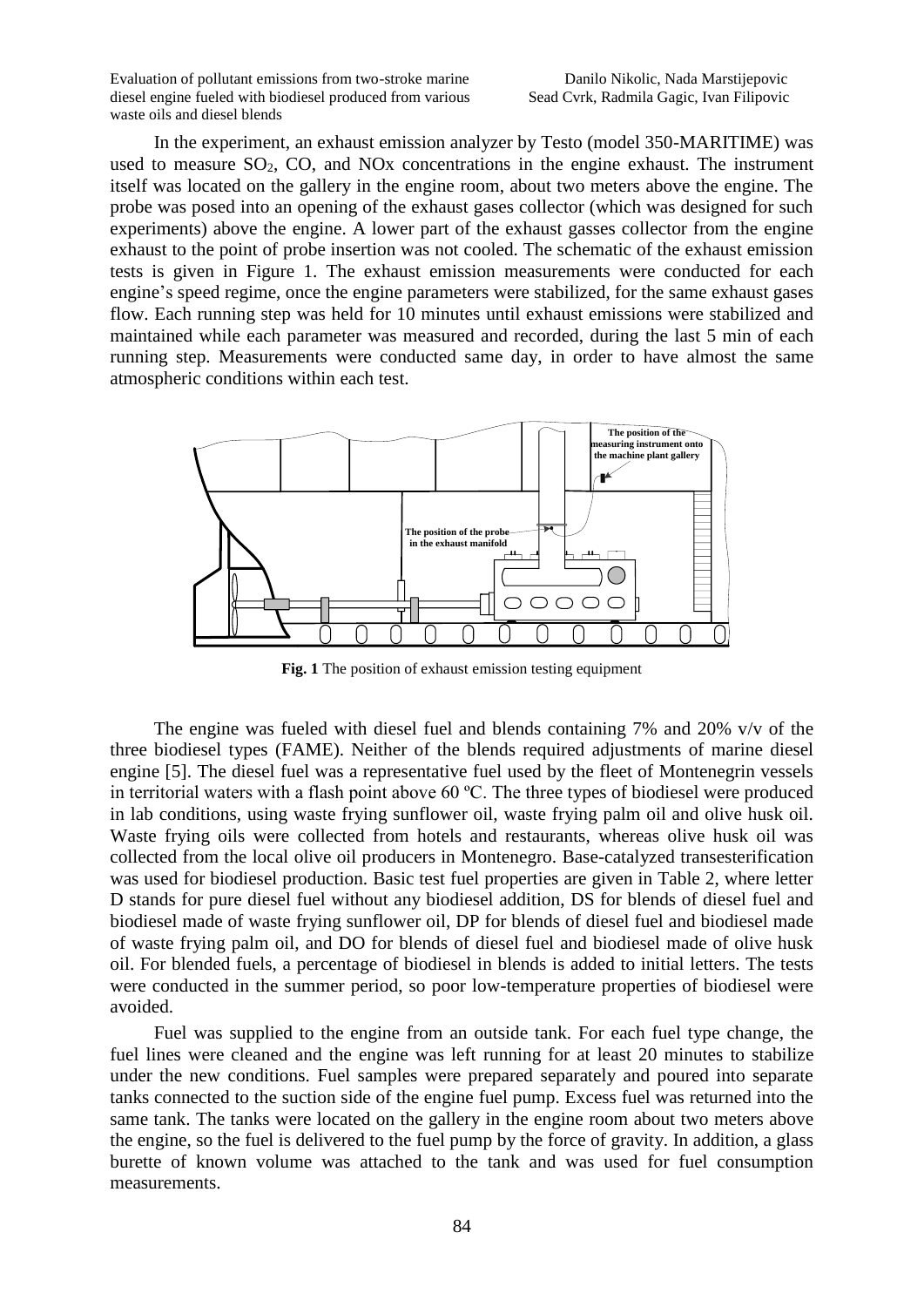| Parameters                    | Units           | 1        | 2     | 3            | $\overline{4}$ | 5            | 6     | 7      |
|-------------------------------|-----------------|----------|-------|--------------|----------------|--------------|-------|--------|
|                               |                 | D        | DS7%  | <b>DS20%</b> | DP7%           | <b>DP20%</b> | DO7%  | DO20%  |
| Density $\omega$ 15°C         | $\text{kg/m}^3$ | 833.4    | 837.2 | 844.4        | 836.7          | 842.9        | 837.8 | 845.9  |
| Viscosity $(a)$ 40°C          | $mm^2/s$        | 2.92     | 2.95  | 3.12         | 3.00           | 3.19         | 3.31  | 3.46   |
| Cetane number                 |                 | 51.3     | 53.5  | 54.9         | 52.5           | 54.1         | 53.8  | 55.1   |
| <b>Distillation</b>           |                 |          |       |              |                |              |       |        |
| $\%$ (v/v) recovered @ 250 °C | % $(v/v)$       | 29       | 28    | 27           | 26             | 25           | 26    | 27     |
| $\%$ (v/v) recovered @ 350 °C | $\%$ (v/v)      | 91       | 91    | 89           | 92             | 92           | 91    | 89     |
| $95\%$ (v/v)                  | $\rm ^{o}C$     | 354      | 357   | 359          | 356            | 357          | 355   | 358    |
| Sulfur content                | mg/kg           | 8.6      | 7.8   | 6.2          | 7.9            | 6.1          | 7.8   | 6.0    |
| Water content                 | mg/kg           | 40.94    | 79.99 | 153.42       | 71.93          | 128.23       | 56.52 | 111.44 |
| Total aromatics               | $%$ m/m         | 22.8     | 22.3  | 20.3         | 22.5           | 20.9         | 22.4  | 20.3   |
| <b>FAME</b> content           | V/V             | $\Omega$ | 7     | 20           | 7              | 20           | 7     | 20     |

**Table 2** Test fuels basic properties

Given that the marine diesel engine was running for 8,600 hours after the last overhaul and that there were no adjustments of the engine for this experiment, the purpose of performed measurements was to give trends of gaseous emissions in relation to different types and content of the second-generation biodiesel in the blends for the marine diesel engine in service.

#### **3. Results and Discussion**

#### 3.1 Engine Parameters

With an increase in engine speed, torque and effective shaft power increased as well, as shown in Table 3. For the constant engine parameters, fuel consumption increased along with the increase in biodiesel share in the blends, as shown in Table 3, which is due to lower calorific value of biodiesel compared to diesel fuel.

| Engine              | Torque,                     | Effective | Fuel consumption, kg/h |              |         |              |       |       |       |
|---------------------|-----------------------------|-----------|------------------------|--------------|---------|--------------|-------|-------|-------|
| speed,<br>Nm<br>rpm | power<br>(propeller),<br>kW |           | 2                      | 3            | 4       |              | 6     |       |       |
|                     |                             | D         | DS7%                   | <b>DS20%</b> | $DP7\%$ | <b>DP20%</b> | DO7%  | DO20% |       |
| 150                 | 4267                        | 67        | 15.30                  | 16.00        | 16.10   | 15.30        | 15.70 | 15.85 | 16.05 |
| 180                 | 5609                        | 105       | 23.20                  | 24.45        | 24.55   | 23.35        | 23.95 | 24.00 | 24.20 |
| 210                 | 7643                        | 168       | 36.20                  | 38.10        | 38.25   | 36.35        | 37.30 | 37.40 | 37.75 |

**Table 3** Dependence of engine speed on torque, effective power and fuel consumption

#### 3.2 Exhaust Emission

#### 3.2.1 Oxides of Nitrogen, NOx

It can be observed from Figure 2 that the amount of NOx increased with an increase in engine speed. The reason for this is an increased combustion temperature, since the formation of NOx inside the engine cylinders is temperature-dependent [7].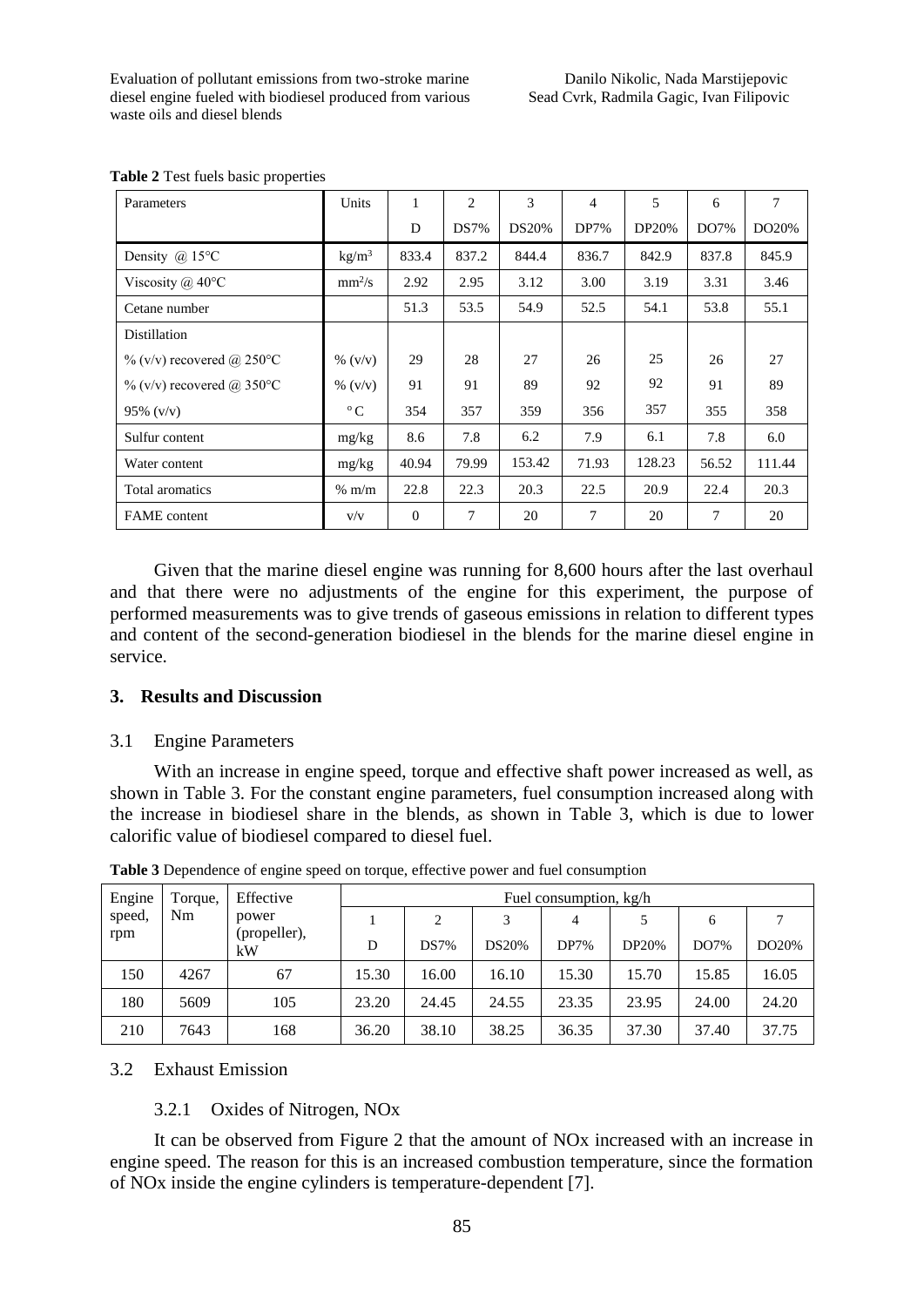The emission of NOx from a biodiesel blends fueled engine was significantly lower than the NOx emission from a diesel fueled engine, at all engine speeds. This reduction ranged from 26 % (in case of diesel fuel blended with biodiesel made of waste frying palm oil) to 72 % (in case of diesel fuel blended with biodiesel made of olive husk oil), and increased with an increase in biodiesel content in blends and engine speed. As regards blended fuels only, with an increase in biodiesel content from 7% to 20%, there was NOx emission reduction regardless of the engine speed. Possible reasons for NOx reduction are higher cetane numbers and lower aromatic contents of the biodiesel blends compared to diesel fuel. Higher cetane numbers of the biodiesel blends compared to that of the diesel fuel are usually associated with lower NOx emissions [8,9]. An increase in cetane number reduces the size of the premixed combustion by reducing the ignition delay. This results in lower NOx formation rates given that the combustion pressure rises more slowly, giving more time for cooling through heat transfer and dilution and leading to lower localized gas temperatures [8, 10].



**Fig. 2** Exhaust emission of NOx for different fuels and engine speeds, ppm

Furthermore, aromatic and poly-aromatic hydrocarbons are responsible for higher NOx emissions [8, 11, 12, 13]. This is probably due to the higher flame temperatures associated with aromatic compounds. By reducing the aromatics, the flame temperature drops, which leads to a lower NOx production rate. As a result, the addition of biodiesel which does not contain the above classes of compounds reduces the NOx emissions from the engines. The aromatics have high carbon–hydrogen ratios and consequently fuels with lower aromatics will lead to a smaller amount of  $CO<sub>2</sub>$  and larger amount of  $H<sub>2</sub>O$  being formed in comparison to highly aromatic fuels. Since H<sub>2</sub>O has a lower tendency to dissociate at high temperatures (compared to  $CO<sub>2</sub>$ ), this leads to low aromatic fuels having lower concentrations of  $O^*$ radicals, which further reduces the kinetic production of NO [8]. The same trend was also reported by [8, 14, 15]. Others reported an increase of NOx emission with an increase in biodiesel proportion in blended fuels mostly due to increased oxygen content of biodiesel fuels [16, 17].

Comparing biodiesel feedstock type, blends containing biodiesel made of waste frying oils showed somewhat higher NOx emission than blends containing biodiesel made from olive husk oil, which could be due to their higher poly-aromatic and total aromatics content.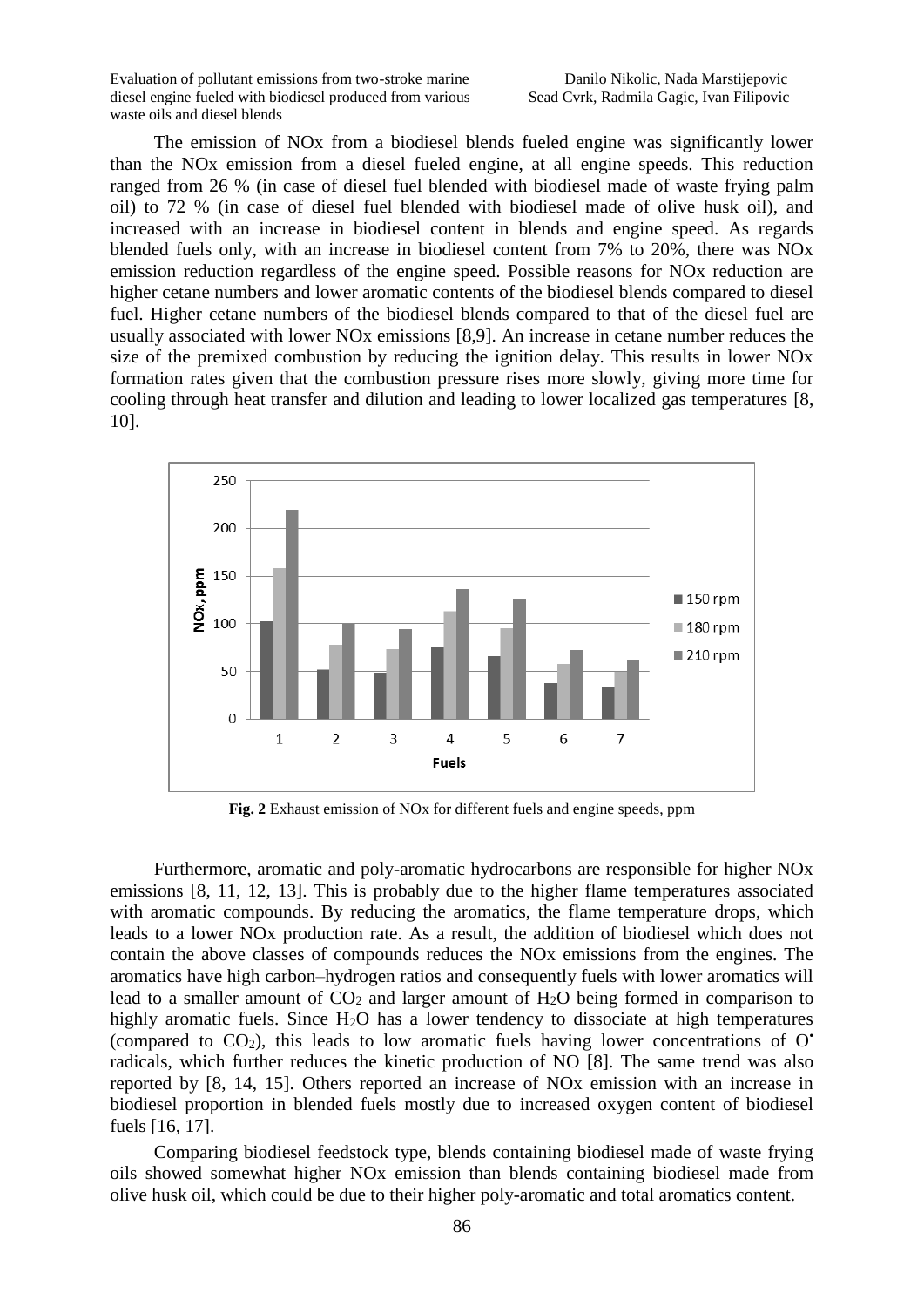#### 3.2.2 Sulfur Dioxide, SO<sup>2</sup>

The exhaust emission of  $SO<sub>2</sub>$  is strongly dependent on fuel sulfur content. Given that biodiesel has no sulfur content, the blending of diesel fuel with biodiesel can reduce its sulfur content and thus decrease the emission of  $SO<sub>2</sub>$ . Diesel fuel used in this experiment was standard fuel used for yachts and vessels sailing in territorial waters of Montenegro with sulfur content below 10 ppm (Table 2).



**Fig. 3** Exhaust emission of SO<sub>2</sub> for different fuels and engine speeds, ppm (to be placed in section 3.2.2)

Figure 3 reveals that  $SO_2$  emission increased with an increase in engine speed. The reason for this increase is that the more fuel is consumed the more sulfur in fuel is combusted.

Furthermore, the emission of  $SO<sub>2</sub>$  from biodiesel-fueled engine was lower from 33 % (in case of diesel fuel blended with biodiesel made of waste frying palm oil) to 70 % (in case of diesel fuel blended with biodiesel made of waste frying sunflower oil) compared to dieselfueled engine.

Sulfur in diesel fuel helps lubricate the moving parts of the engine. Hence, the reduction of the fuel sulfur content in fuels decreases its lubricity [18]. Addition of as little as 2% of biodiesel into marine diesel fuel significantly improves the lubricity of the moving parts of a marine engine  $[19]$ . Therefore, adding biofuels in diesel fuel lowers  $SO_2$  emission and improves fuel lubricity, with the latter being very important for older two-stroke slow-speed engines, such as the engine used in this experiment.

### 3.2.3 Carbon Monoxide, CO

CO emissions are controlled primarily by the air / fuel ratio. For fuel rich mixtures, CO concentration in the exhaust increases with decreasing the air / fuel ratio, as the amount of fuel increases. For fuel lean mixtures, CO concentration in the exhaust varies little with the air / fuel ratio. Diesel engines always operate well on the leaner side of stoichiometric [20].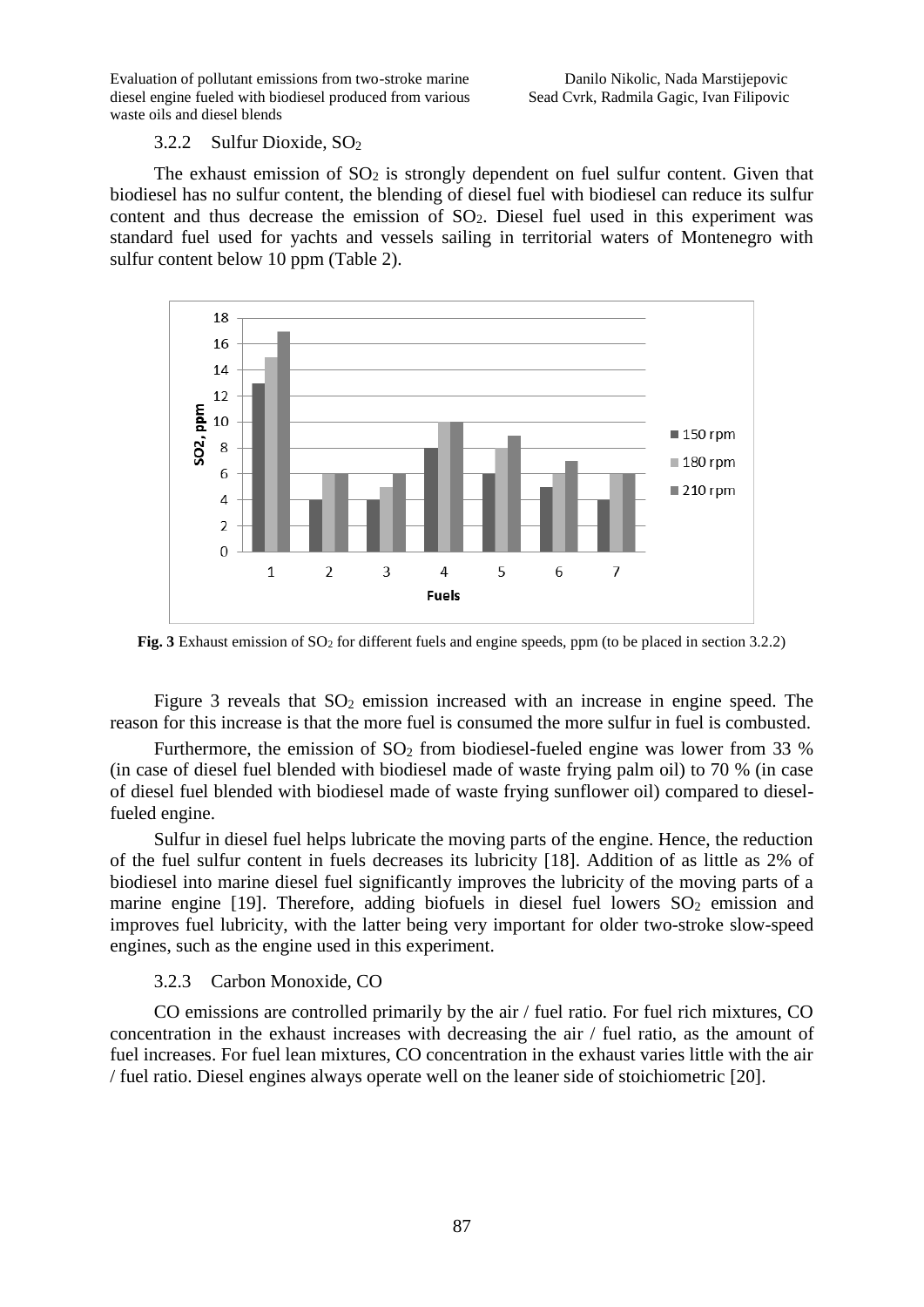

**Fig. 4** Exhaust emission of CO for different fuels and engine speeds, ppm

CO emission slightly increased with an increase in engine speeds from 150 rpm to 180 rpm, whereas it increased significantly with an increase in engine speeds from 180 rpm to 210 rpm, as shown in Figure 4. The reason for the latter is that the air / fuel ratio significantly decreases with the increase of engine speed. Similar trends were reported by [16, 21, 22].

Furthermore, emission of CO from biodiesel blends fueled engine was lower in the range from 28 % (in case of diesel fuel blended with biodiesel made of waste frying palm oil) to 64 % (in case of diesel fuel blended with biodiesel made of olive husk oil) compared to diesel-fueled engine at low and medium engine speeds. This could be possible because of the oxygenated nature of biodiesel fuel. When biodiesel blends are utilized, owing to the inbuilt oxygen in the fuel, the local air / fuel ratio during the combustion becomes leaner, which results in the reduction in the CO from biodiesel blends. This trend was also reported by [16, 23]. However, when applying maximum engine speed there is an evident increase in CO emitted when using biodiesel blends, with an increase of up to 62 % compared to the CO emitted when using diesel fuel. At this highest engine speed, with local air / fuel ratios becoming richer, poor combustion and other biodiesel properties minimize the influence of its higher oxygen content. The same trend was also reported by [24, 25].

Comparing biodiesel feedstock type, blends containing biodiesel made of waste frying palm oil showed somewhat higher CO emission than other biodiesel blends, regardless of the engine speed. This could be due to its higher carbon content.

#### **4. Conclusion**

In the present study, an influence of the second-generation biodiesel (FAME) on the characteristics of exhaust emissions from marine diesel engine was investigated. A reversible two-stroke, low speed, cross-flow scavenging, four-cylinder marine diesel engine was used. The engine was fueled with pure diesel fuel and blends containing 7% and 20% of three types of biodiesel, made of waste frying sunflower oil, waste frying palm oil and olive husk oil. The experimental results may lead to the following conclusions:

- There is a trend of NO<sub>x</sub> emission reduction when using biodiesel blends, which could be attributed to their higher cetane number and lower aromatic content.
- There is a trend of  $SO_2$  emission reduction when using biodiesel blends, which could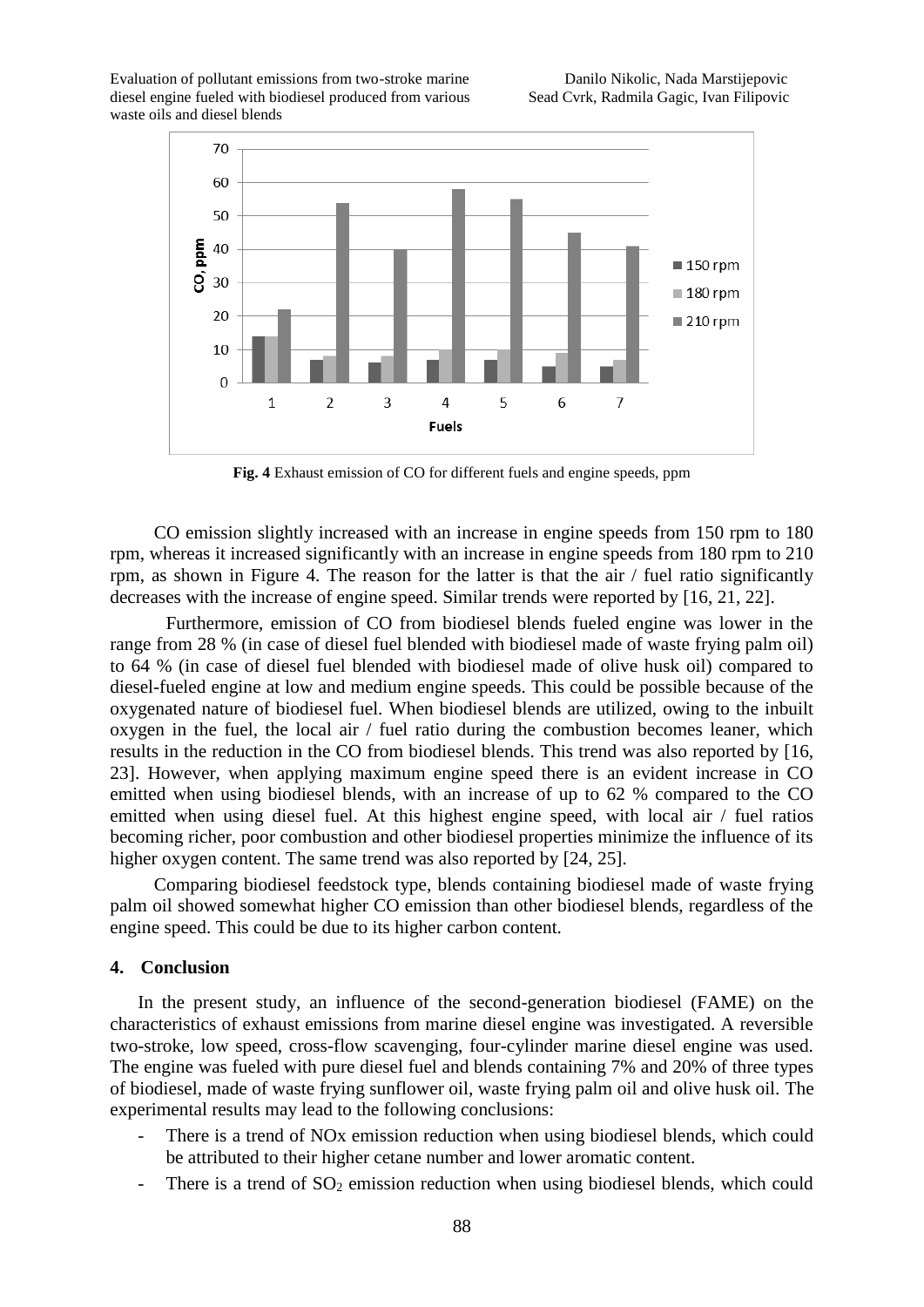be attributed to their lower sulfur content.

- There is a trend of CO emission reduction when using biodiesel blends, which could be attributed to their oxygenated nature making leaner combustion.
- When blended with diesel fuel, biodiesel made of olive husk oil showed better gaseous emission performances than biodiesel made from waste frying palm oil and waste frying sunflower oil, which could be attributed to its lower poly-aromatic and total aromatics content, as well as its lower carbon content.

## **ACKNOWLEDGMENTS**

The authors would like to thank the Montenegrin Ministry of Science for financial support under a national grant.

## **REFERENCES**

- [1] IMO International Maritime Organization, 2012. International Shipping Facts and Figures Information Resources on Trade, Safety, Security, Environment.
- [2] IMO, 2014. Third IMO GHG Study 2014 Final Report, MEPC 67/INF.3.
- [3] IMO, 2015. Note by the International Maritime Organization to the forty-third session of the Subsidiary Body for Scientific and Technological Advice (SBSTA 43) Paris, France, 1 to 4 December 2015. Agenda item 10(c) Emissions from fuel used for international aviation and maritime transport. Update on imo's work to address emissions from fuel used for international shipping.
- [4] Anouk Florentinus et al., 2011. Potential of biofuels for shipping Final Report, Ecofys 2011 by order of: European Maritime Safety Agency (EMSA)
- [5] IMO, 2007. Feasibility study into the use of biofuels in the Norwegian domestic fleet, Marine Environment Protection Committee, 57th session, Agenda item 4.
- [6] Tadeusz Borkowski, Lech Kasyk, Przemyslaw Kowalak, 2011. Assessment Of Ship's Engine Effective Power Fuel Consumption And Emission Using The Vessel Speed, Journal of KONES Powertrain and Transport, Vol. 18, No. 2.
- [7] John B. Heywood, 1988. Internal Combustion Engine Fundamentals, McGraw Hill, ISBN 0-07-100499- 8.
- [8] S. Kalligeros, F. Zannikos, S. Stournas, E. Lois, G. Anastopoulos, Ch. Teas, F. Sakellaropoulos, 2003. An investigation of using biodiesel/marine diesel blends on the performance of a stationary diesel engine, Biomass and Bioenergy 24, 141–149. [http://dx.doi.org/10.1016/S0961-9534\(02\)00092-2.](http://dx.doi.org/10.1016/S0961-9534(02)00092-2)
- [9] Monyem A, Gerpen JH, 2001. The effect of biodiesel oxidation on engine performance and emissions. Biomass and Bioenergy 20, 317–325. [http://dx.doi.org/10.1016/S0961-9534\(00\)00095-7.](http://dx.doi.org/10.1016/S0961-9534(00)00095-7)
- [10] Lee R, Pedley J, Hobbs Ch., 1998. Fuel quality impact on heavy duty diesel emissions a literature review. SAE Paper No. 982649, SAE, Warrendale, PA.
- [11] Takahashi S, Nikolic D, Wakimoto K, and Iida N, 2001. Effects of Aromatics Contents and 90% Distillation Temperature of Diesel Fuels on Flame Temperature and Soot Formation, SAE Paper No. 2001-01-1940, SAE, Warrendale, PA.
- [12] Spreen KB, Ulman TL, Mason RL., 1995. Effects of cetane number, aromatics and oxygenates on emissions from a 1994 heavy duty diesel engine with exhaust catalyst. SAE Paper No. 950250, SAE, Warrendale, PA.
- [13] Martin B, Beckman D, Aakko P, De Giacomo N, Giavazzi F., 1997. Infuence of future fuel formulations on diesel engine emissions—a joint European study. SAE Paper No. 972966, SAE, Warrendale, PA.
- [14] Dincer K., 2008. Lower emission from biodiesel combustion. Energy Source Part A 2008; 30:963–8. [http://dx.doi.org/10.1080/15567030601082753.](http://dx.doi.org/10.1080/15567030601082753)